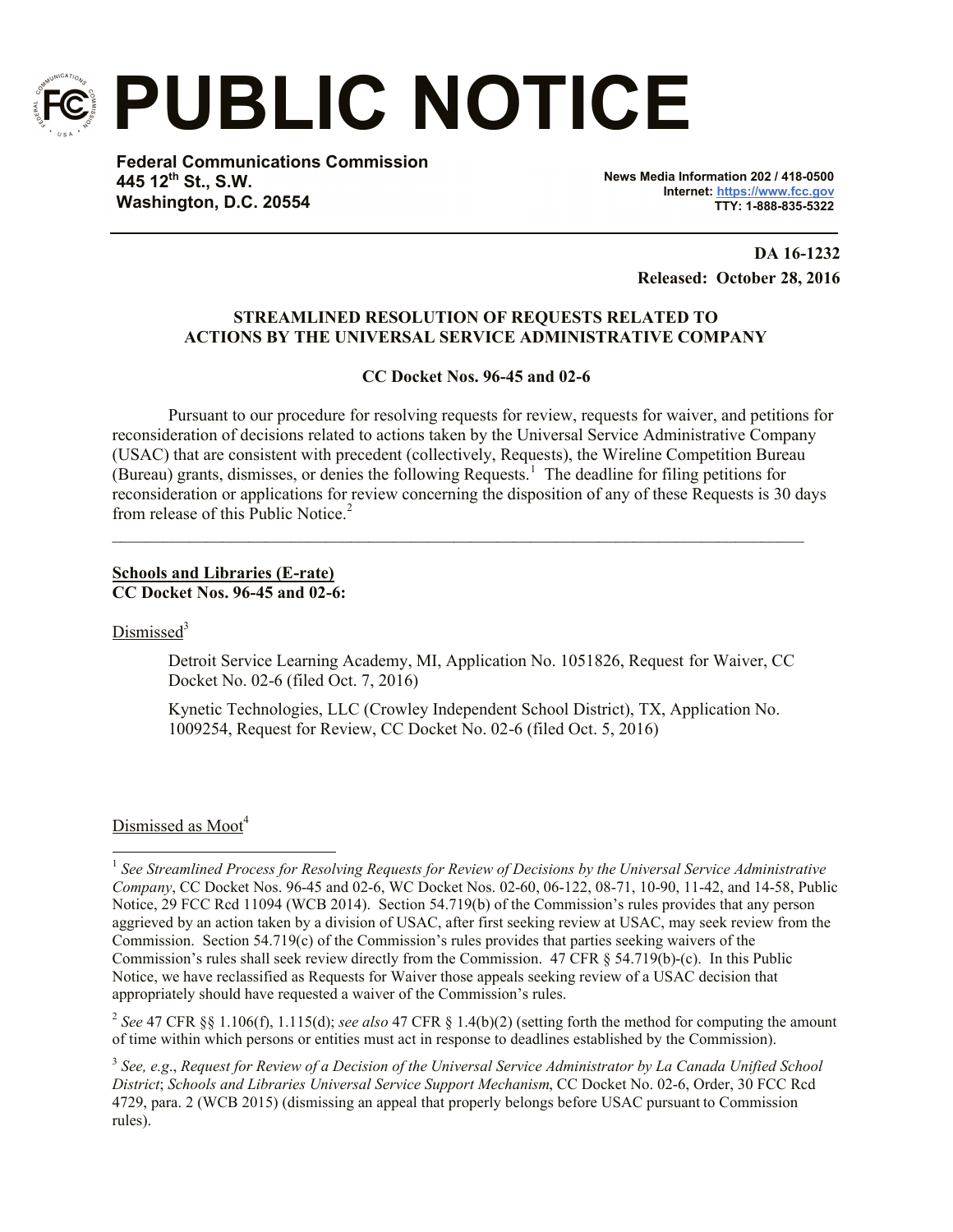Weiser School District #431, ID, Application No. 942405, Request for Review, CC Docket No. 02-6 (filed July 7, 2016)

### Dismissed for Failure to Comply with the Commission's Basic Filing Requirements<sup>5</sup>

Falls Church City Public Schools, No Application Number Given, Request for Waiver, CC Docket No. 02-6 (filed May 4, 2016)

Orlando Telephone Company, No Application Number Given, Funding Request Number (FRN) 2379424, Request for Waiver, CC Docket No. 02-6 (filed June 3, 2016)

Orlando Telephone Company, No Application Number Given, FRN 2472514, Request for Waiver, CC Docket No. 02-6 (filed June 3, 2016)

Orlando Telephone Company, No Application Number Given, FRN 2609420, Request for Waiver, CC Docket No. 02-6 (filed June 3, 2016)

# Dismissed on Reconsideration<sup>6</sup>

DeLand-Weldon Community Unit School District #57, IL, Application Nos. 938851, 966807, Petition for Reconsideration, CC Docket No. 02-6 (filed Oct. 12, 2016)

Eagle Communications (Abilene Unified School District 435), KS, Application No. 937847, Petition for Reconsideration, CC Docket No. 02-6 (filed Sept. 20, 2016)

### $Granted^7$

6 *See, e.g.*, *Requests for Waiver and Review of Decisions of the Universal Service Administrator by Allan Shivers Library et al.*; *Schools and Libraries Universal Service Support Mechanism*, CC Docket No. 02-6, Order and Order on Reconsideration, 29 FCC Rcd 10356, 10357, para. 2 (WCB 2014) (dismissing petitions for reconsideration that fail to identify any material error, omission, or reason warranting reconsideration, and rely on arguments that have been fully considered and rejected by the Bureau within the same proceeding).

<sup>7</sup> We remand these applications to USAC and direct USAC to complete its review of the applications, and issue a

(continued….)

<sup>(</sup>Continued from previous page)

<sup>4</sup> *See, e.g.*, *Requests for Review and/or Requests for Waiver of the Decisions of the Universal Service Administrator by Al Noor High School et al.*; *Schools and Libraries Universal Service Support Mechanism*, CC Docket No. 02-6, Order, 27 FCC Rcd 8223, 8224, para. 2 (WCB 2012) (dismissing as moot requests for review where USAC approved the underlying funding request).

 $5$  47 CFR  $\S$  54.721 (setting forth general filing requirements for requests for review of decisions issued by the Administrator, including the requirement that the request for review include supporting documentation); *see also Wireline Competition Bureau Reminds Parties of Requirements for Request for Review of Decisions by the Universal Service Administrative Company*, CC Docket Nos. 96-45, 02-6, WC Docket Nos. 02-60, 06-122, 10-90, 11-42, 13-184, 14-58, Public Notice, 29 FCC Rcd 13874 (WCB 2014) (reminding parties submitting appeals to the Bureau of the general filing requirements contained in the Commission's rules which, along with a proper caption and reference to the applicable docket number, require (1) a statement setting forth the party's interest in the matter presented for review; (2) a full statement of relevant, material facts with supporting affidavits and documentation; (3) the question presented for review, with reference, where appropriate, to the relevant Commission rule, order or statutory provision; and (4) a statement of the relief sought and the relevant statutory or regulatory provision pursuant to which such relief is sought); *Universal Service Contribution Methodology; Request for Review by Alternative Phone, Inc. and Request for Waiver*, WC Docket No. 06-122, Order, 26 FCC Rcd 6079 (WCB 2011) (dismissing without prejudice a request for review that failed to meet the requirements of section 54.721 of the Commission's rules).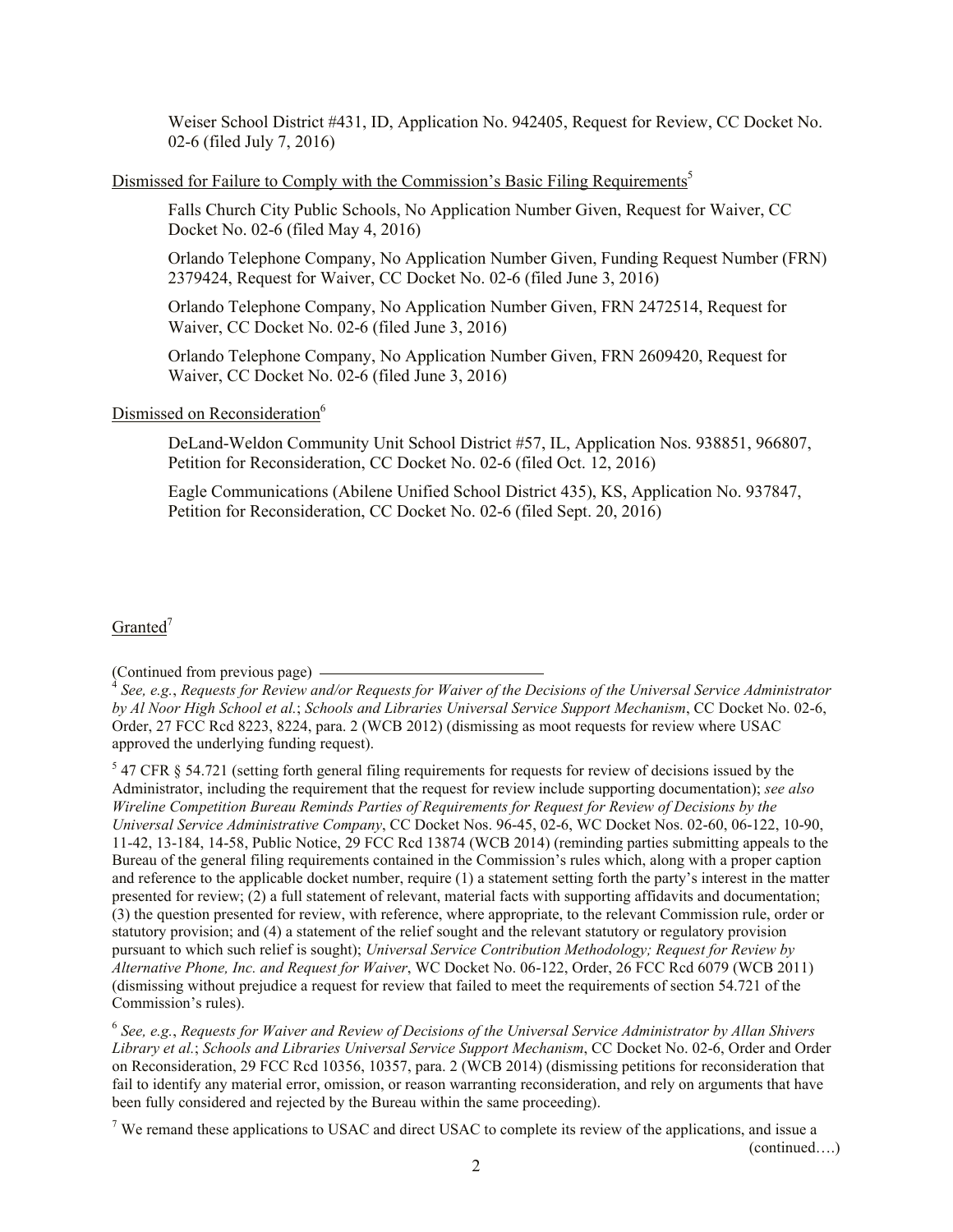*Eligible Services*<sup>8</sup>

Boston Public Library, MA, Application No. 462857, Request for Review, CC Docket No. 02-6 (filed Nov. 9, 2005)

Clare-Gladwin Regional Education Service, MI, Application No. 476925, Request for Review, CC Docket No. 02-6 (filed Apr. 12, 2006)

Lanett City School District, AL, Application No. 532429, Request for Review, CC Docket No. 02-6 (filed Oct. 19, 2006)

Lee County School District, AL, Application No. 515258, Request for Review, CC Docket No. 02-6 (filed Feb. 25, 2007)

Lowndes County School District, AL, Application No. 502211, Request for Review, CC Docket No. 02-6 (filed Oct. 30, 2006)

*Granted on Reconsideration (Sua Sponte) – Violation of the Competitive Bidding 28-Day Rule*<sup>9</sup>

Minneapolis School District 1, MN, Application No. 455463, Request for Waiver, CC Docket No. 02-6 (filed Mar. 11, 2009)

<sup>(</sup>Continued from previous page)

funding commitment or a denial based on a complete review and analysis, no later than 90 calendar days from the release date of this Public Notice. In remanding these applications to USAC, we make no finding as to the ultimate eligibility of the services or the petitioners' applications. We also waive sections 54.507(d) and 54.514(a) of the Commission's rules and direct USAC to waive any procedural deadline that might be necessary to effectuate our ruling. *See* 47 CFR § 54.507(d) (requiring non-recurring services to be implemented by September 30 following the close of the funding year); 47 CFR § 54.514(a) (codifying the invoice filing deadline).

<sup>8</sup> *See, e.g*., *Requests for Waiver and Review of Decisions of the Universal Service Administrator by Aiken County Public Schools et al*.; *Schools and Libraries Universal Service Support Mechanism*, CC Docket No. 02-6, Order, 22 FCC Rcd 8735, 8739-40, para. 9 (2007) (permitting applicants to remove ineligible services that triggered denials of their funding requests). We permit Boston Public Library to remove the Intrusion Detection System (IDS), Intrusion Prevention System (IPS), and any of the other seven components of its funding year 2005 request that are not core components of the basic operating system of a firewall service from its 2005 funding request. We permit the Lanett City, Lee County, and Lowndes County school districts to remove the Tandberg Border Controller, which is not eligible as a component of basic firewall service, from their 2006 funding requests. We permit Clare-Gladwin Regional Education Service District Gladwin to remove the three items that comprise network management hardware, which we find ineligible, from its 2005 funding request.

<sup>9</sup> *See Requests for Waiver of Decisions of the Universal Service Administrator by Central Technology Center et al*.; *Schools and Libraries Universal Service Support Mechanism*, CC Docket No. 02-6, Order, 27 FCC Rcd 5086, 5086, para. 1 (WCB 2012) (finding good cause to waive section 54.503(c)(4) of the Commission's rules for Minneapolis Public Schools).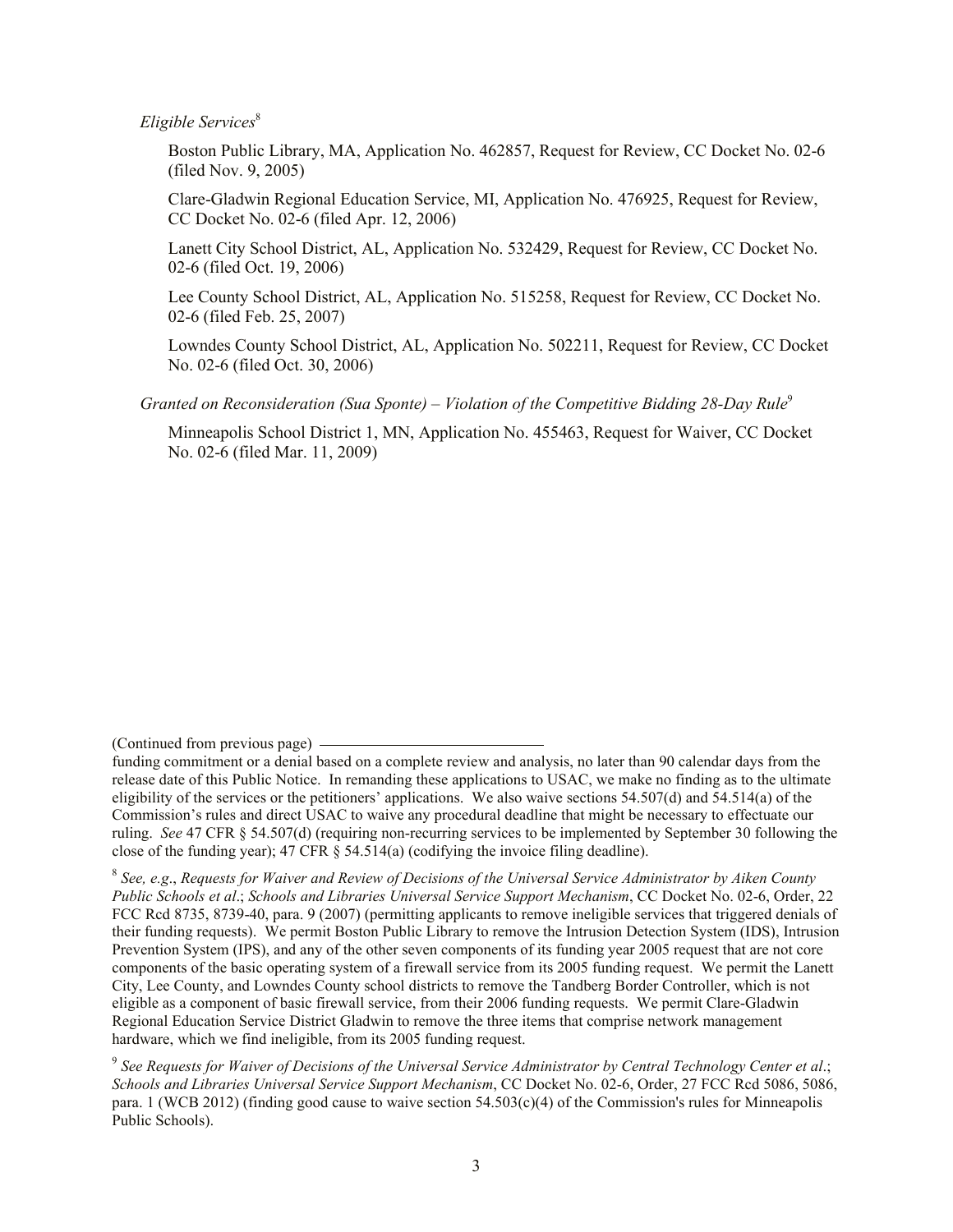*Late-Filed FCC Form 471 Applications – Filed Within 14 Days of the Close of the Window*<sup>10</sup>

Education Achievement Authority of Michigan, MI, Application No. 161057918, Request for Waiver, CC Docket No. 02-6 (filed Aug. 12, 2016)

Texas Serenity Academy, TX, Application Nos. 161058042, 161058200, Request for Waiver, CC Docket 02-6 (filed Sept. 30, 2016)

*Ministerial and/or Clerical Error – FCC Form 471*<sup>11</sup>

Grant Parish Library, LA, Application No. 161058235, Request for Review, CC Docket No. 02-6 (filed Sept. 22, 2016)

Pajaro Valley Unified School District, CA, Application No. 1030547, Request for Review, CC Docket No. 02-6 (filed May 25, 2016)

Preston County School District, WV, Application No. 1000406, Request for Review, CC Docket No. 02-6 (filed Feb. 17, 2016)

Synergetics Diversified Computer Services (Leake County School District), MS, Application No. 1038199, Request for Review, CC Docket No. 02-6 (filed Sept. 26, 2016)

 *Necessary Resources*<sup>12</sup>

 $\overline{\phantom{a}}$ 

Richland County School District 1, SC, Application No. 854240, Request for Review, CC Docket No. 02-6 (filed Aug. 26, 2016)

**Signed Contract Requirement**<sup>13</sup>

<sup>12</sup> *See, e.g., Requests for Review of Decisions of the Universal Service Administrator by Academy of Excellence et al.*; *Schools and Libraries Universal Service Support Mechanism*, CC Docket No. 02-6, Order, 22 FCC Rcd 8722, 8725-26, para. 6 (2007) (finding that the applicants had the necessary resources to use their eligible E-rate services effectively).

(continued….)

<sup>10</sup> *See, e.g.*, *Requests for Waiver and Review of Decisions of the Universal Service Administrator by Academy of Math and Science et al.*; *Schools and Libraries Universal Service Support Mechanism*, CC Docket No. 02-6, Order, 25 FCC Rcd 9256, 9259, para. 8 (2010) (*Academy of Math and Science Order*) (finding special circumstances existed to justify granting waiver requests where, for example, petitioners filed their FCC Forms 471 within 14 days of the filing window deadline). Consistent with precedent, we also find good cause exists to waive section 54.720(a) or (b) of the Commission's rules for Education Achievement Authority of Michigan, which requires that petitioners file their appeals within 60 days of an adverse USAC decision. *See, e.g., Requests for Review and/or Waiver of Decisions of the Universal Service Administrator by ABC Unified School District et al.*; *Schools and Libraries Universal Service Support Mechanism*, CC Docket No. 02-6, Order, 26 FCC Rcd 11019, para. 2 (WCB 2011) (*ABC Unified School District Order*) (waiving the filing deadline for petitioners that submitted their appeals to the Commission or USAC only a few days late).

<sup>11</sup> *See, e.g.*, *Requests for Waiver and Review of Decisions of the Universal Service Administrator by Ann Arbor Public Schools et al.*; *Schools and Libraries Universal Service Support Mechanism*, CC Docket No. 02-6, Order, 25 FCC Rcd 17319, 17319-20, para. 2, n.5 (WCB 2010) (permitting applicants to correct clerical errors like failing to enter an item from the source list onto the application or entering the discounted price rather than the pre-discounted price or indicating the wrong service category or term of service on FCC Form 471).

<sup>13</sup> *See, e.g.*, *Requests for Waiver of the Decision of the Universal Service Administrator by Adams County School District 14 et al.*; *Schools and Libraries Universal Service Support Mechanism,* CC Docket No. 02-6, Order, 22 FCC Rcd 6019, 6022-23, paras. 8-9 (2007) (granting a waiver of the Commission's contract rules for applicants where clerical errors made it appear as though they signed their contracts after submitting their FCC Form 471). Consistent with precedent, we also find good cause exists to waive section 54.720(a) or (b) of the Commission's rules, which requires that petitioners file their appeals within 60 days of an adverse USAC decision. *See, e.g., ABC Unified School District Order,* 26 FCC Rcd at 11019, para. 2 (waiving the filing deadline for petitioners that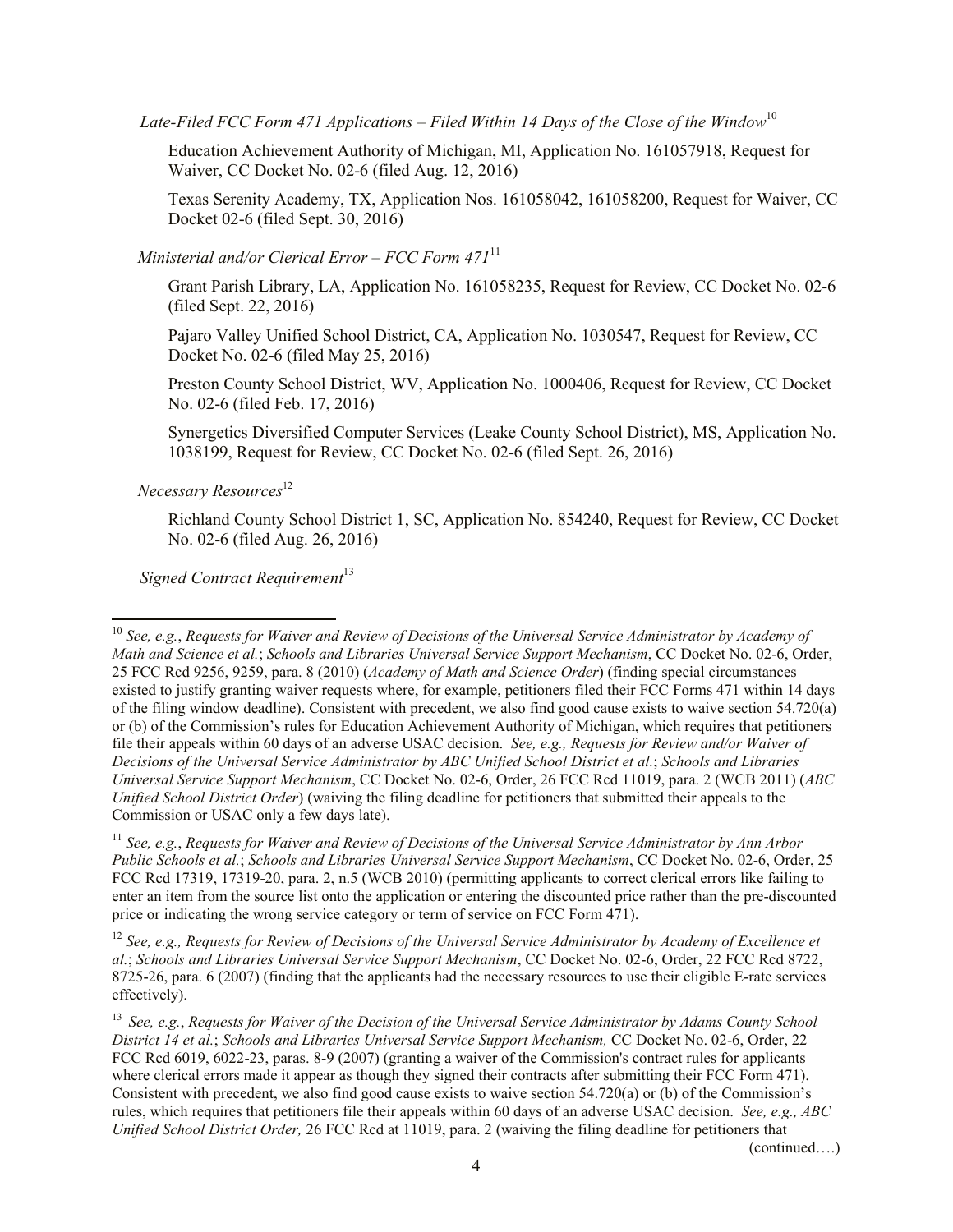Somerset Academy South Miami Elementary and Middle School, FL, Application No. 899399, Request for Review, CC Docket No. 02-6 (filed Aug. 16, 2016)

Somerset Bay Academy (North Lauderdale), FL, Application No. 899436, Request for Review, CC Docket No. 02-6 (filed Aug. 16, 2016)

*Violation of the Competitive Bidding 28-Day Rule*<sup>14</sup>

Minneapolis School District 1, MN, Application No. 570627, Request for Waiver, CC Docket No. 02-6 (filed Mar. 11, 2009)

*Waiver of Appeal Filing Deadline*<sup>15</sup>

Bergen Catholic School, NJ, Application No. 161041082, Request for Waiver, CC Docket No. 02-6 (filed Oct. 5, 2016)

Napoleon School District, ND, Application No. 1010676, Request for Waiver, CC Docket No. 02-6 (filed Sept. 16, 2016)

Public Preparatory Network Inc., NY, Application No. 1022348, Request for Waiver, CC Docket No. 02-6 (filed Mar. 28, 2016)

### Partially Granted

*Eligible Services*<sup>16</sup>

Baker Hall School, NY, Application No. 492990, Request for Review, CC Docket Nos. 96-45 and 02-6 (filed Mar. 12, 2007)

(Continued from previous page)

submitted their appeals to the Commission or USAC only a few days late).

<sup>14</sup> *See Requests for Waiver of Decisions of the Universal Service Administrator by Central Technology Center et al*.; *Schools and Libraries Universal Service Support Mechanism*, CC Docket No. 02-6, Order, 27 FCC Rcd 5086, 5086, para. 1 (WCB 2012) (finding good cause to waive section 54.503(c)(4) of the Commission's rules for Minneapolis Public Schools).

<sup>15</sup> *See, e.g*., *ABC Unified School District Order*, 26 FCC Rcd at 11019, para. 2 (waiving the filing deadline for petitioners that submitted their appeals to the Commission or USAC only a few days late). We make no finding on the underlying issues in these appeals and remand these applications back to USAC to make a determination on the merits. *See supra* note 7.

<sup>16</sup> *See, e.g.*, *Requests for Waiver and Review of Decisions of the Universal Service Administrator by Billings School District 2*; *Schools and Libraries Universal Service Support Mechanism*, CC Docket No. 02-6, Order, 27 FCC Rcd 5032, 5034, paras. 4-5 (WCB 2012) (deciding that the petitioner was seeking eligible fiber installation and leased telecommunications services for a wide area network (WAN), but that funding should be reduced by the ineligible portion of the non-recurring charge attributable to installation of fiber between school buildings on the same property — i.e. fiber connections that did not cross a public right of way). Regarding FRN 1443076, we direct USAC to determine whether the petitioner may have included costs for fiber connecting school buildings on the same property. USAC shall remove any costs attributed to this ineligible portion from the funding request and process the remaining eligible portion. *Id.* Regarding FRN 1443081, USAC correctly determined that the petitioner's funding request for basic maintenance of the internal connection components of its WAN is ineligible for E-rate support. *See, e.g.*, *Requests for Waiver and Review of Decisions of the Universal Service Administrator by AllWays, Inc. (Prairie Hills School District 144)*; *Schools and Libraries Universal Service Support Mechanism*, CC Docket No. 02-6, Order, 27 FCC Rcd 1968, 1968-69, para. 1 (WCB 2012) (*AllWays, Inc. Order*) (upholding denials of funding requests for services that are not eligible for E-rate support).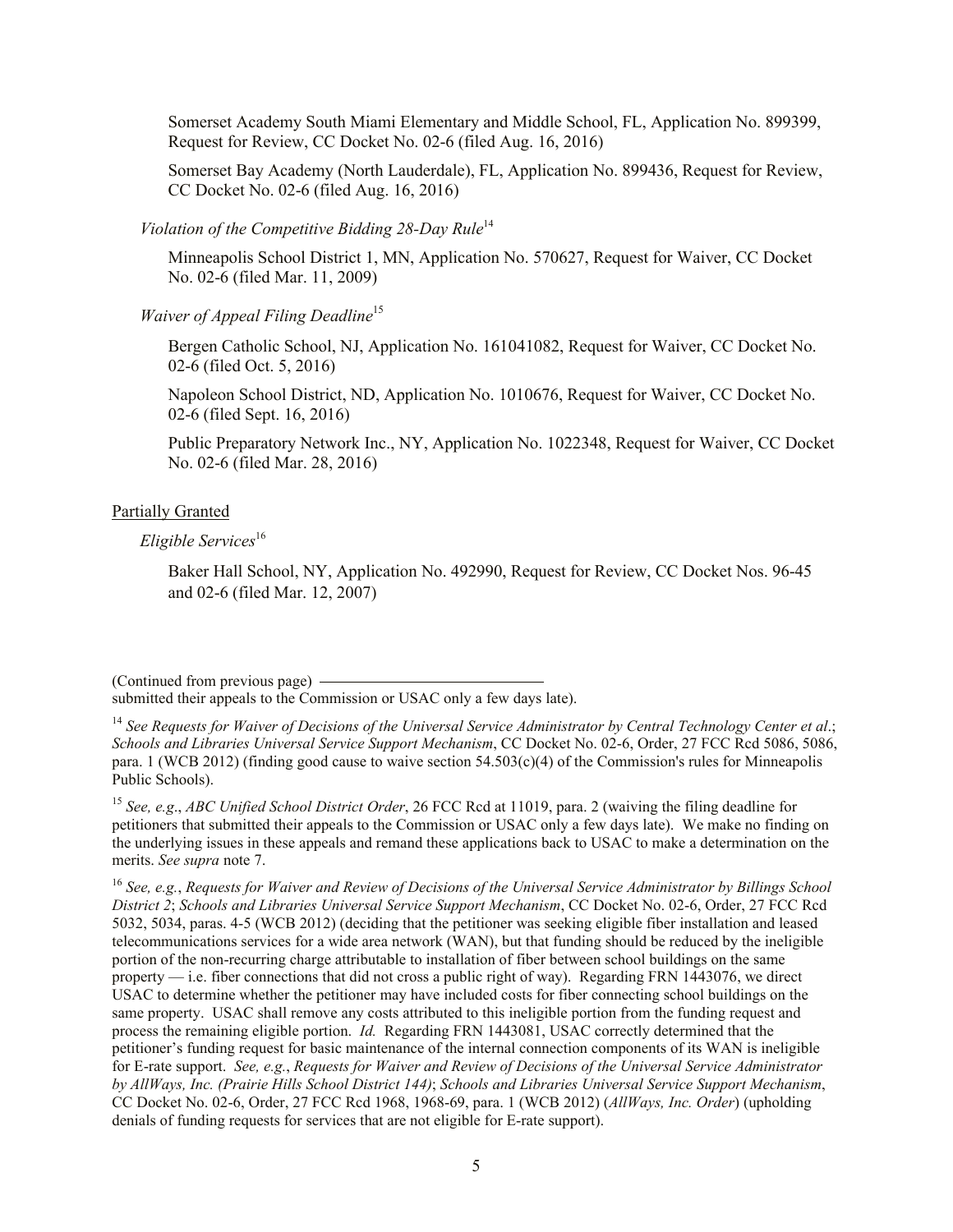#### Denied

 $\overline{a}$ 

### $Eligible Services<sup>17</sup>$

Lowndes County School District, AL, Application No. 820078, Request for Review, CC Docket No. 02-6 (filed July 5, 2012)

Mobile County School District, AL, Application No. 523962, Request for Review, CC Docket No. 02-6 (filed Dec. 5, 2006)

#### *Ineligible Entities*<sup>18</sup>

Gan Chabad, CA, Application No. 797494, Request for Review, CC Docket No. 02-6 (filed Sept. 17, 2012)

# *Invoice Deadline Extension Requests*<sup>19</sup>

Network Cabling, Inc. dba N.C.I. (Navajo Preparatory School), NM, Application No. 475813, Request for Waiver, CC Docket No. 02-6 (filed Mar. 4, 2016)

San Diego Independent School District, TX, Application No. 815356, Request for Waiver, CC Docket No. 02-6 (filed May 4, 2015, supplement filed June 30, 2016)

<sup>18</sup> *See, e.g*., *Requests for Waiver and Review of Decisions of the Universal Service Administrator by CCRC Community Link et al.*; *Schools and Libraries Universal Service Support Mechanism*, CC Docket No. 02-6, Order, 27 FCC Rcd 5326, para. 1 (WCB 2012) (denying support to entities that failed to show that they were eligible for Erate support); *Request for Review of the Decision of the Universal Service Administrator by Beginning With Children Charter School and Yeshiva Karlin-Stolin*; *Federal-State Joint Board on Universal Service*; *Changes to the Board of Directors of the National Exchange Carrier Association, Inc.*, CC Docket Nos. 96-45 and 97-21, Order, 18 FCC Rcd 936, 940, para. 11 (CCB 2003) (emphasizing that the ultimate burden of proof remains on the applicant).

<sup>17</sup> *See, e.g.*, *AllWays, Inc. Order*, 27 FCC Rcd at 1968-69, para. 1 (upholding denials of funding requests for services that are not eligible for E-rate support); s*ee also Request for Review of the Decision of the Universal Service Administrator by Pike County School District*; *Federal-State Joint Board on Universal Service*; *Changes to the Board of Directors of the National Exchange Carrier Association, Inc.*, CC Docket Nos. 96-45 and 97-21, Order, 16 FCC Rcd 5461 (CCB 2001) (deciding that the requested services are ineligible Network Management Systems as described by the Eligible Services List (ESL), that USAC reasonably determined that the "network maintenance, monitoring, and management and coordination of network status" services requested are ineligible for funding, and that the applicant was sufficiently on notice per the ESL that the services it had applied for were ineligible*)*; *Schools and Libraries Universal Service Support Mechanism; A National Broadband Plan for Our Future,* CC Docket No. 02-6, GN Docket No. 09-51, Sixth Report and Order, 25 FCC Rcd 18762, 18808-09, para. 105 (2010) (declining to extend E-rate support to anti-virus and anti-spam software and intrusion protection and intrusion prevention devices, and distinguishing eligible firewall services intended to prevent unauthorized access to a school or library's network, from intrusion protection and intrusion prevention devices (and anti-virus and anti-spam software) which monitor, detect, and deter threats to a network from external and internal attacks).

<sup>19</sup> *See, e.g.*, *Requests for Waiver of Decisions of the Universal Service Administrator by Ada School District et al.*; *Schools and Libraries Universal Service Support Mechanism*, CC Docket No. 02-6, Order, 31 FCC Rcd 3834, 3836, para. 8 (WCB 2016) (denying requests for waiver of the Commission's invoice extension rule for petitioners that failed to demonstrate extraordinary circumstances justifying a waiver); *see also Modernizing the E-rate Program for Schools and Libraries*, WC Docket No. 13-184, Order and Further Notice of Proposed Rulemaking, 29 FCC Rcd 8870, 8966, para. 240 (2014) (establishing that it is generally not in the public interest to waive the Commission's invoicing rules absent extraordinary circumstances); 47 CFR § 54.514.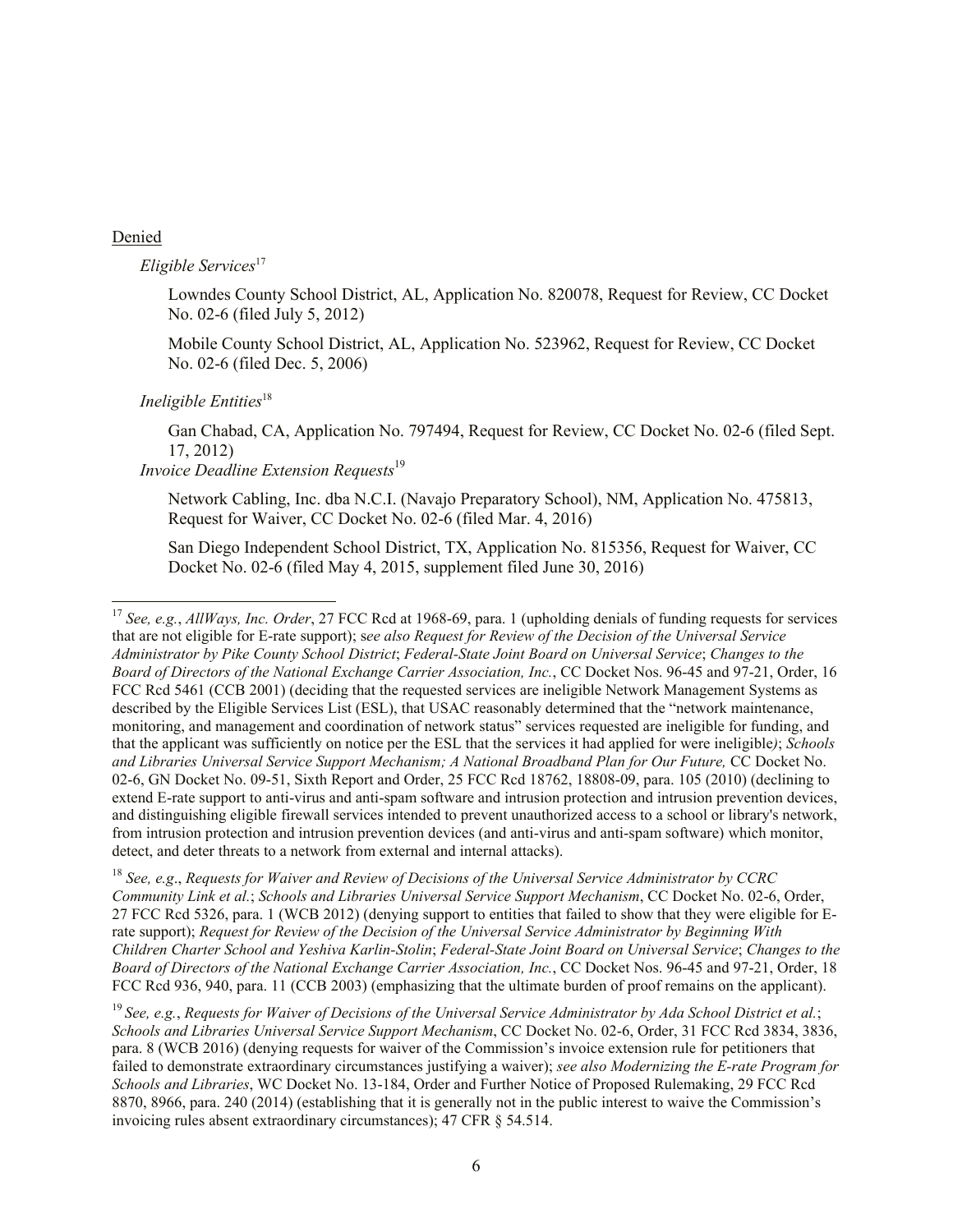Late-Filed FCC Form 471 Applications<sup>20</sup>

Brooks County Public Library, GA, Application No. 161061813, Request for Waiver, CC Docket 02-6 (filed Sept. 28, 2016, supplement filed Oct. 20, 2016)

Clarksburg CII School District, MO, Application Nos. 161060746, 161060752, Request for Waiver, CC Docket 02-6 (filed Sept. 14, 2016)

DeQueen Public Schools, AR, Application No. 161061760, Request for Waiver, CC Docket No. 02-6 (filed Sept. 2, 2016)

John Paul II Catholic School, Application No. 161061780, Request for Waiver, CC Docket No. 02-6 (filed Sept. 13, 2016)

Kern County Superintendent of Schools, CA, Application No. 161051919, Request for Waiver, CC Docket 02-6 (filed Sept. 16, 2016)

Omega Alpha Academy, AZ, Application No. 161058692, Request for Waiver, CC Docket 02-6 (filed Oct. 3, 2016)

Paramount School of Excellence, IN, Application No. 161058885, Request for Waiver, CC Docket 02-6 (filed Sept. 27, 2016)

San Luis Obispo County Office of Education, CA, Application No. 161061669, Request for Waiver, CC Docket No. 02-6 (filed June 20, 2016, supplement filed Sept. 6, 2016)

Skyline R-II School District, MO, Application No. 161061801, Request for Waiver, CC Docket 02-6 (filed Sept. 16, 2016)

Springfield Elementary School, OH, Application No. 161032415, Request for Waiver, CC Docket 02-6 (filed Sept. 29, 2016)

*Ministerial and/or Clerical Errors – FCC Form 471*<sup>21</sup>

Grace Christian School, VA, Application No. 1022424, Request for Review, CC Docket No. 02-6 (filed Sept. 30, 2016)

*Untimely-Filed Request for Review*<sup>22</sup>

 $\overline{a}$ 

QuantumShift Communications, Inc. (Cathedral School for Boys), CA, Application No. 740568, Request for Review, CC Docket No. 02-6 (filed Oct. 7, 2016)

St. John Evangelist School, AZ, Application Nos. 1013332, 1040178, Request for Waiver, CC

<sup>20</sup> *See, e.g.*, *Academy of Math and Science Order*, 25 FCC Rcd at 9259, para. 8 (denying requests for waiver of the FCC Form 471 filing window deadline where petitioners failed to present special circumstances justifying waiver of our rules).

<sup>21</sup> *See, e.g.*, *Requests for Waiver and Review of Decisions of the Universal Service Administrator by Assabet Valley Regional Vocational District*, *Schools and Libraries Universal Service Support Mechanism*, CC Docket No. 02-6, Order, 27 FCC Rcd 1924, 1925, para. 1 (WCB 2012) (finding petitioners had not demonstrated good cause to justify waivers permitting changes to the applicants' E-rate applications).

<sup>22</sup> *See, e.g.*, *Requests for Review of Decisions of the Universal Service Administrator by Agra Public Schools I-134 et al.*; *Schools and Libraries Universal Service Support Mechanism*, CC Docket No. 02-6, Order, 25 FCC Rcd 5684 (WCB 2010); *Requests for Waiver or Review of Decisions of the Universal Service Administrator by Bound Brook School District et al.*; *Schools and Libraries Universal Service Support Mechanism*, CC Docket No. 02-6, Order, 29 FCC Rcd 5823 (WCB 2014) (denying appeals on the grounds that the petitioners failed to submit their appeals either to the Commission or to USAC within 60 days, as required by the Commission's rules, and did not show special circumstances necessary for the Commission to waive the deadline).